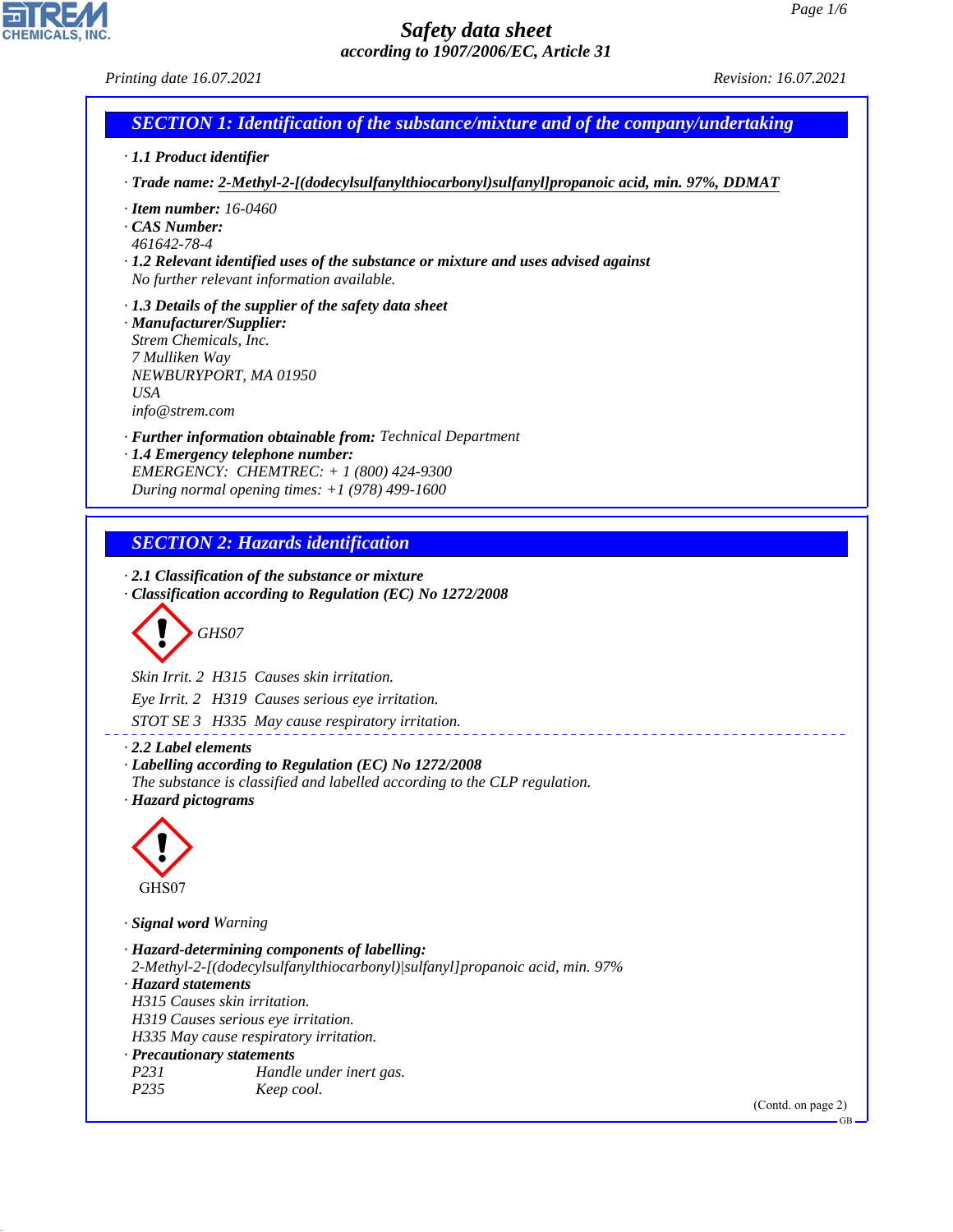*Printing date 16.07.2021 Revision: 16.07.2021*

*Trade name: 2-Methyl-2-[(dodecylsulfanylthiocarbonyl)sulfanyl]propanoic acid, min. 97%, DDMAT*

|                           | (Cond. of page 1)                                                                                     |
|---------------------------|-------------------------------------------------------------------------------------------------------|
| P <sub>262</sub>          | Do not get in eyes, on skin, or on clothing.                                                          |
|                           | P305+P351+P338 IF IN EYES: Rinse cautiously with water for several minutes. Remove contact lenses, if |
|                           | present and easy to do. Continue rinsing.                                                             |
| <i>P410</i>               | <i>Protect from sunlight.</i>                                                                         |
| <i>P501</i>               | Dispose of contents/container in accordance with local/regional/national/international                |
|                           | regulations.                                                                                          |
| $\cdot$ 2.3 Other hazards |                                                                                                       |

*· 2.3 Other hazards*

*· Results of PBT and vPvB assessment*

*· PBT: Not applicable.*

*· vPvB: Not applicable.*

*SECTION 3: Composition/information on ingredients*

*· 3.1 Chemical characterisation: Substances · CAS No. Description 461642-78-4 2-Methyl-2-[(dodecylsulfanylthiocarbonyl) |sulfanyl]propanoic acid, min. 97%*

# *SECTION 4: First aid measures*

*· 4.1 Description of first aid measures*

- *· After inhalation: In case of unconsciousness place patient stably in side position for transportation.*
- *· After skin contact: Immediately wash with water and soap and rinse thoroughly.*
- *· After eye contact:*
- *Rinse opened eye for several minutes under running water. If symptoms persist, consult a doctor.*
- *· After swallowing: If symptoms persist consult doctor.*
- *· 4.2 Most important symptoms and effects, both acute and delayed No further relevant information available.*
- *· 4.3 Indication of any immediate medical attention and special treatment needed*

*No further relevant information available.*

# *SECTION 5: Firefighting measures*

*· 5.1 Extinguishing media*

- *· Suitable extinguishing agents: Use fire extinguishing methods suitable to surrounding conditions.*
- *· 5.2 Special hazards arising from the substance or mixture No further relevant information available.*
- *· 5.3 Advice for firefighters*

44.1.1

*· Protective equipment: No special measures required.*

#### *SECTION 6: Accidental release measures*

- *· 6.1 Personal precautions, protective equipment and emergency procedures Not required.*
- *· 6.2 Environmental precautions: No special measures required.*
- *· 6.3 Methods and material for containment and cleaning up: Dispose contaminated material as waste according to item 13. Ensure adequate ventilation.*
- *· 6.4 Reference to other sections See Section 7 for information on safe handling.*

*See Section 8 for information on personal protection equipment.*

(Contd. on page 3)

GB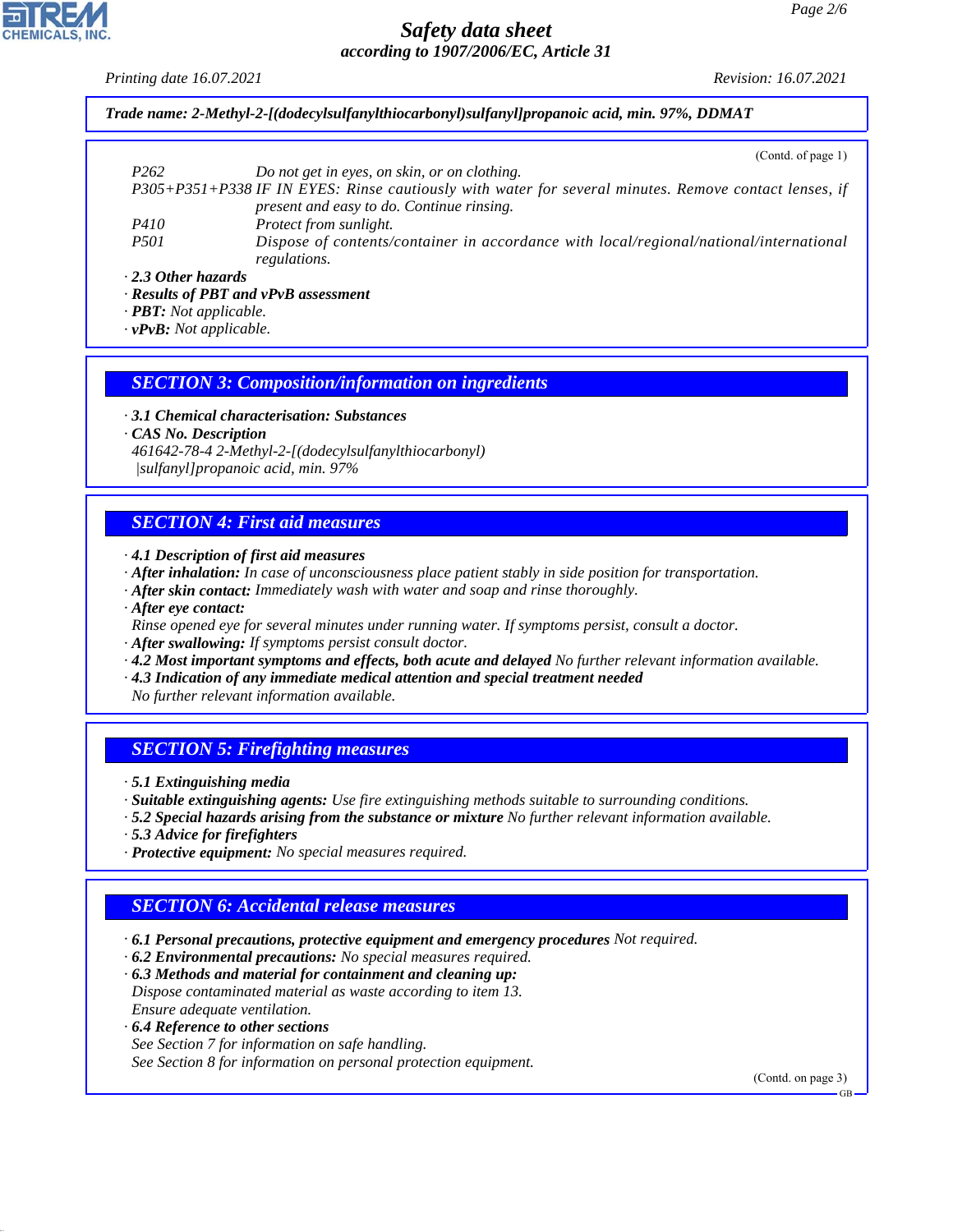*Printing date 16.07.2021 Revision: 16.07.2021*

*Trade name: 2-Methyl-2-[(dodecylsulfanylthiocarbonyl)sulfanyl]propanoic acid, min. 97%, DDMAT*

(Contd. of page 2)

*See Section 13 for disposal information.*

#### *SECTION 7: Handling and storage*

*· 7.1 Precautions for safe handling No special precautions are necessary if used correctly. · Information about fire - and explosion protection: No special measures required.*

*· 7.2 Conditions for safe storage, including any incompatibilities*

*· Storage:*

*Keep cool.*

*Protect from sunlight.*

- *· Requirements to be met by storerooms and receptacles: No special requirements.*
- *· Information about storage in one common storage facility: Not required.*
- *· Further information about storage conditions: Keep container tightly sealed.*
- *· Recommended storage temperature: Store at temperatures not exceeding -18 °C. Keep cool.*
- *· 7.3 Specific end use(s) No further relevant information available.*

#### *SECTION 8: Exposure controls/personal protection*

*· Additional information about design of technical facilities: No further data; see item 7.*

- *· 8.1 Control parameters*
- *· Ingredients with limit values that require monitoring at the workplace: Not required.*
- *· Additional information: The lists valid during the making were used as basis.*
- *· 8.2 Exposure controls*
- *· Personal protective equipment:*
- *· General protective and hygienic measures:*

*Keep away from foodstuffs, beverages and feed. Immediately remove all soiled and contaminated clothing Wash hands before breaks and at the end of work. Avoid contact with the eyes and skin.*

*· Respiratory protection:*

*In case of brief exposure or low pollution use respiratory filter device. In case of intensive or longer exposure use self-contained respiratory protective device.*

*· Protection of hands:*



44.1.1

\_S*Protective gloves*

*The glove material has to be impermeable and resistant to the product/ the substance/ the preparation.*

*Due to missing tests no recommendation to the glove material can be given for the product/ the preparation/ the chemical mixture.*

*Selection of the glove material on consideration of the penetration times, rates of diffusion and the degradation · Material of gloves*

*The selection of the suitable gloves does not only depend on the material, but also on further marks of quality and varies from manufacturer to manufacturer.*

*· Penetration time of glove material*

*The exact break through time has to be found out by the manufacturer of the protective gloves and has to be observed.*

(Contd. on page 4)

GB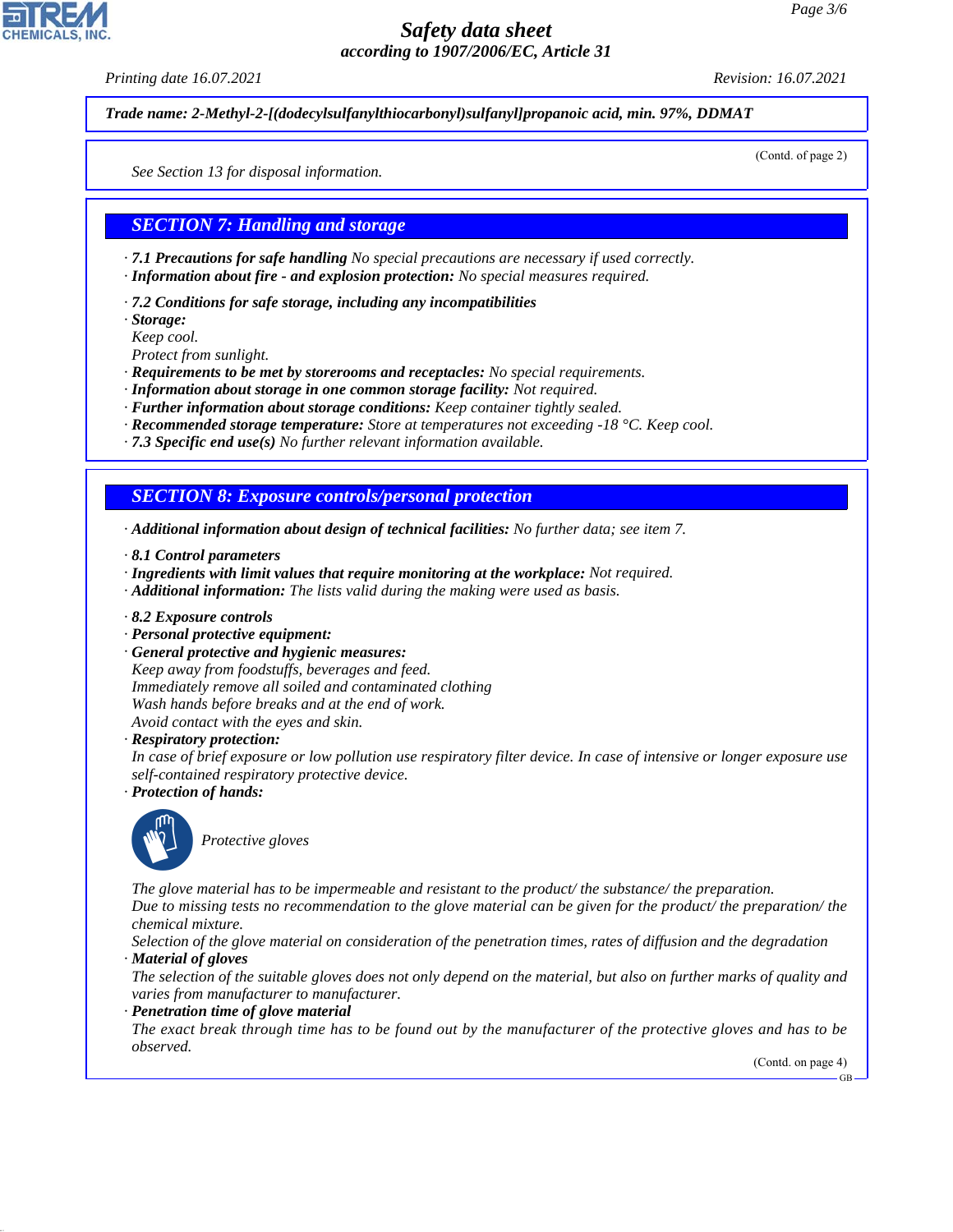*Printing date 16.07.2021 Revision: 16.07.2021*

CHEMICALS, INC.

| $\cdot$ Eye protection:                                                                  | (Contd. of page 3)                            |
|------------------------------------------------------------------------------------------|-----------------------------------------------|
| Tightly sealed goggles                                                                   |                                               |
| .9.1 Information on basic physical and chemical properties<br><b>General Information</b> |                                               |
| $\cdot$ Appearance:                                                                      |                                               |
| Form:                                                                                    | Solid                                         |
| Colour:                                                                                  | Light yellow                                  |
| $\cdot$ Odour:                                                                           | Like rotten eggs (mercaptans)                 |
| · Odour threshold:                                                                       | Not determined.                               |
| $\cdot$ pH-value:                                                                        | Not applicable.                               |
| · Change in condition                                                                    |                                               |
| Melting point/freezing point:                                                            | 58-63 $\degree$ C                             |
| Initial boiling point and boiling range: Undetermined.                                   |                                               |
| · Flash point:                                                                           | Not applicable.                               |
| · Flammability (solid, gas):                                                             | Not determined.                               |
| · Ignition temperature:                                                                  |                                               |
| Decomposition temperature:                                                               | Not determined.                               |
| · Auto-ignition temperature:                                                             | Not determined.                               |
| · Explosive properties:                                                                  | Product does not present an explosion hazard. |
| · Explosion limits:                                                                      |                                               |
| Lower:                                                                                   | Not determined.                               |
| <b>Upper:</b>                                                                            | Not determined.                               |
| · Vapour pressure:                                                                       | Not applicable.                               |
| $\cdot$ Density:                                                                         | Not determined.                               |
| · Relative density                                                                       | Not determined.                               |
| · Vapour density                                                                         | Not applicable.                               |
| $\cdot$ Evaporation rate                                                                 | Not applicable.                               |
| · Solubility in / Miscibility with                                                       |                                               |
| water:                                                                                   | Insoluble.                                    |
| · Partition coefficient: n-octanol/water:                                                | Not determined.                               |
| · Viscosity:                                                                             |                                               |
| Dynamic:                                                                                 | Not applicable.                               |
| Kinematic:                                                                               | Not applicable.                               |
| · Solvent content:                                                                       |                                               |
| Organic solvents:                                                                        | $0.0\%$                                       |
| $VOC$ (EC)                                                                               | $0.00~\%$                                     |
| Solids content:                                                                          | 100.0%                                        |
|                                                                                          | No further relevant information available.    |

# *SECTION 10: Stability and reactivity*

44.1.1

*· 10.1 Reactivity No further relevant information available.*

GB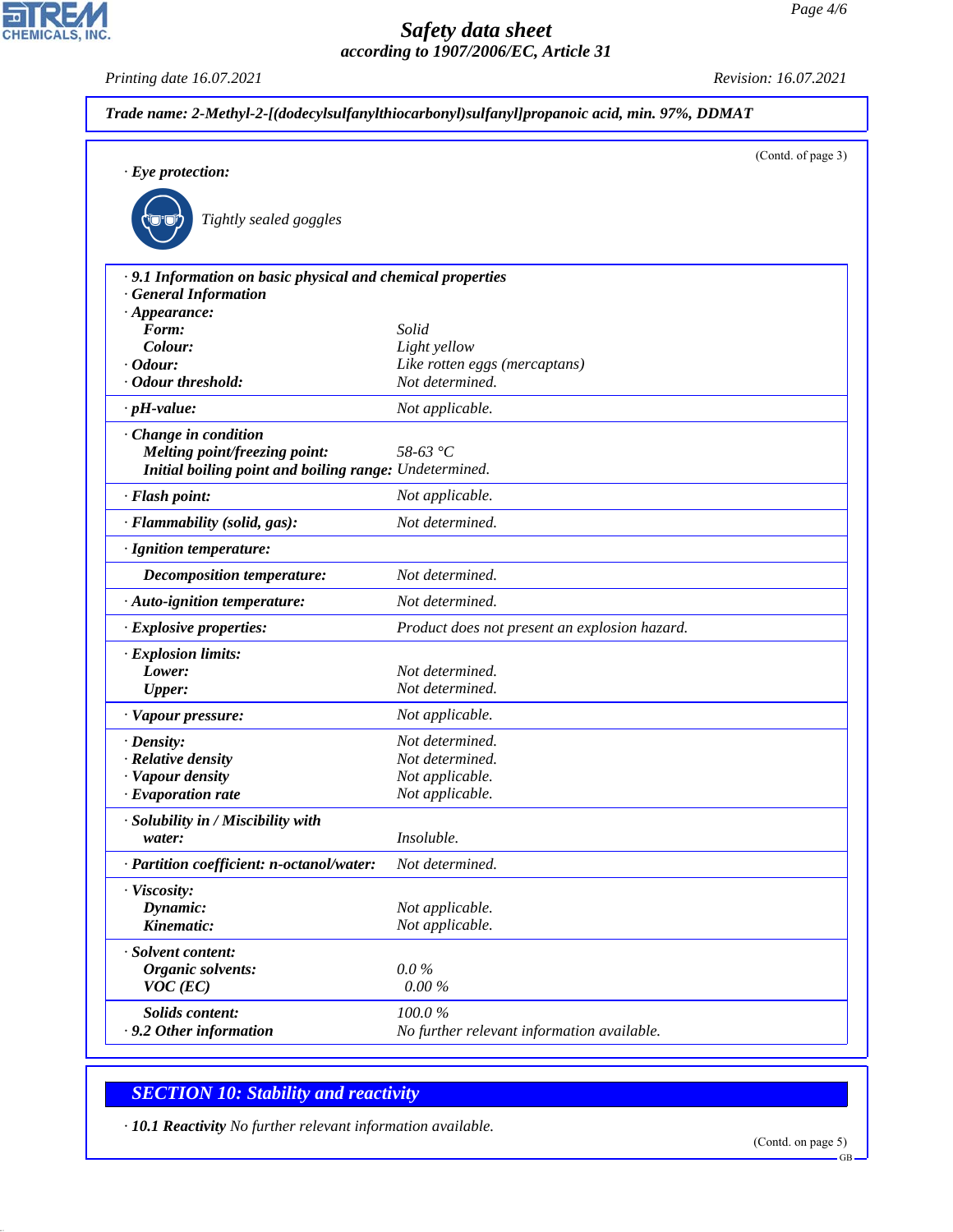*Printing date 16.07.2021 Revision: 16.07.2021*

(Contd. of page 4)

*Trade name: 2-Methyl-2-[(dodecylsulfanylthiocarbonyl)sulfanyl]propanoic acid, min. 97%, DDMAT*

- *· 10.2 Chemical stability*
- *· Thermal decomposition / conditions to be avoided: No decomposition if used according to specifications.*
- *· 10.3 Possibility of hazardous reactions No dangerous reactions known.*
- *· 10.4 Conditions to avoid No further relevant information available.*
- *· 10.5 Incompatible materials: No further relevant information available.*
- *· 10.6 Hazardous decomposition products: No dangerous decomposition products known.*

## *SECTION 11: Toxicological information*

- *· 11.1 Information on toxicological effects*
- *· Acute toxicity Based on available data, the classification criteria are not met.*
- *· Primary irritant effect:*
- *· Skin corrosion/irritation*
- *Causes skin irritation.*
- *· Serious eye damage/irritation*
- *Causes serious eye irritation.*
- *· Respiratory or skin sensitisation Based on available data, the classification criteria are not met.*
- *· CMR effects (carcinogenity, mutagenicity and toxicity for reproduction)*
- *· Germ cell mutagenicity Based on available data, the classification criteria are not met.*
- *· Carcinogenicity Based on available data, the classification criteria are not met.*
- *· Reproductive toxicity Based on available data, the classification criteria are not met.*
- *· STOT-single exposure*
- *May cause respiratory irritation.*
- *· STOT-repeated exposure Based on available data, the classification criteria are not met.*
- *· Aspiration hazard Based on available data, the classification criteria are not met.*

# *SECTION 12: Ecological information*

- *· 12.1 Toxicity*
- *· Aquatic toxicity: No further relevant information available.*
- *· 12.2 Persistence and degradability No further relevant information available.*
- *· 12.3 Bioaccumulative potential No further relevant information available.*
- *· 12.4 Mobility in soil No further relevant information available.*
- *· Additional ecological information:*
- *· General notes: Not known to be hazardous to water.*
- *· 12.5 Results of PBT and vPvB assessment*
- *· PBT: Not applicable.*
- *· vPvB: Not applicable.*
- *· 12.6 Other adverse effects No further relevant information available.*

#### *SECTION 13: Disposal considerations*

- *· 13.1 Waste treatment methods*
- *· Recommendation*

44.1.1

*Must not be disposed together with household garbage. Do not allow product to reach sewage system.*

- *· Uncleaned packaging:*
- *· Recommendation: Disposal must be made according to official regulations.*

(Contd. on page 6)

GB